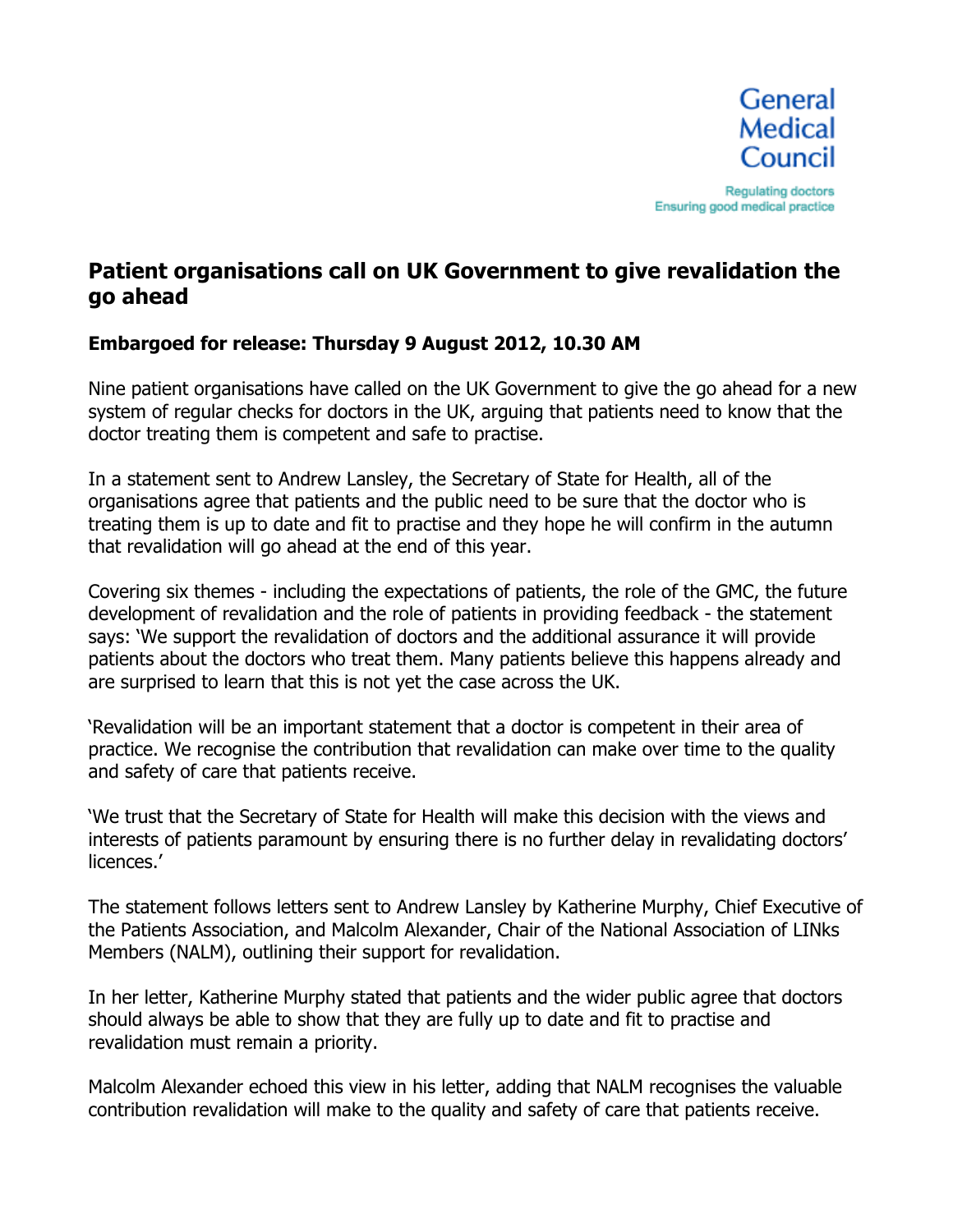They have both have also signed the joint support statement on behalf of their organisations.

The statement was welcomed by the General Medical Council which is responsible for introducing Revalidation.

## **Niall Dickson, Chief Executive of the GMC, said:**

'We welcome the support of the nine patient organisations as it shows the importance of revalidation to patients across the UK. This is what patients expect to happen and these organisations are rightly calling for no further delay.

'The new system will make sure that every doctor in the UK can demonstrate that they are a good doctor and up to date - it will also mean that their employers have to provide them with the support and information they need to practise safely.

'The good news is that health organisations across the UK are tightening up their arrangements for overseeing and supporting doctors. This should improve patient safety and provide more assurance to patients that the doctor treating them is a good doctor. We have been talking about this reform for more than ten years - now we need to get on with it.'

## **Ends**

## **Notes to Editor:**

The nine patient organisations that signed the statement of support are:

- National Voices
- Patients Association
- National Association of LINks Members
- National Association for Patient Participation
- Academy of Medical Royal Colleges Patient/Lay Group
- Action against Medical Accidents
- Scotland Patients Association
- Board of Community Health Councils in Wales
- Patient and Client Council (Northern Ireland)

The statement of support from patient organisations can be found here:

#### http://www.gmc-

uk.org/Medical\_revalidation\_\_\_a\_statement\_of\_support\_from\_UK\_patient\_organisations\_FIN AL.pdf\_49303617.pdf

Katherine Murphy's letter can be found here: http://patients-

association.com/Portals/0/Public/Files/Research%20Publications/120416%20Andrew%20Lans ley.docx